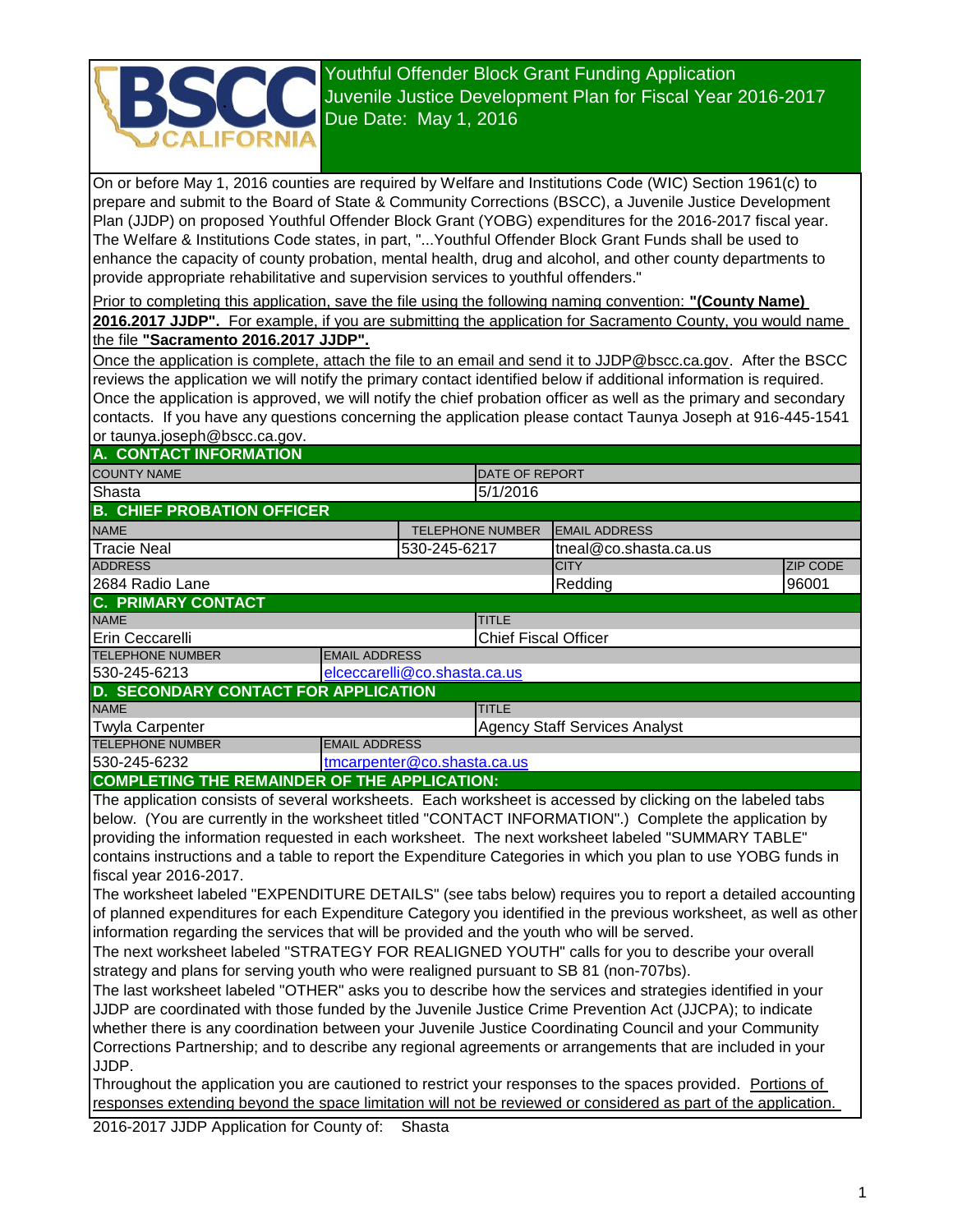# **SUMMARY TABLE OF PLANNED YOBG EXPENDITURES**

Listed below are 52 Expenditure Categories organized into three general types - Placement Expenditures, Direct Services Expenditures and Capacity Building/Maintenance Activities Expenditures. In the table below the list, use the drop down menu to enter the numerical code of each Expenditure Category for which you plan to spend YOBG funds in the 2016-2017 fiscal year. For each Expenditure Category you select, use the drop down menus to indicate whether you also plan to spend JJCPA funds and/or Other funds on the Expenditure Category.

#### **Selecting the Appropriate Expenditure Categories**

**Placement Expenditure Categories** (Categories 1 through 7) - Restrict Use of these Categories to instances where YOBG funds will be used for routine placement services (e.g., housing and standard services in the juvenile hall).

**Direct Services Expenditures** (Categories 8 through 44) - These categories refer to types of programs. Use these categories in those instances where you plan to use YOBG funds to support direct services and interventions. For a YOBG-funded direct service or intervention that does not fall within any of these expenditure categories, enter either numerical code 43 or numerical code 44.

**Capacity Building/Maintenance Activities Expenditures** (Categories 45 through 52) - Use these categories to report all additional planned YOBG expenditures that are not accounted for by expenditure categories 1 through 44. In general, these categories should be used to report planned YOBG expenditures dedicated to improving or maintaining the capacity of the organization (staff training and development [not associated with the other expenditure categories]); capital improvements [not associated with the other expenditure categories], etc.). Use these categories only to account for planned YOBG expenditures that are not accounted for elsewhere.

#### **Accounting for Multiple Programs/Activities Within an Expenditure Category**

If you plan to spend YOBG funds on more than one program within an Expenditure Category, enter the Expenditure Category only once in the below table, and combine the planned expenditures for all the programs within the category for purposes of reporting detailed expenditures for this category in the template provided for this purpose in the subsequent worksheet labeled "EXPENDITURE DETAILS."

If one of the programs/activities you plan to fund with YOBG monies bridges more than one Expenditure Category, enter the Expenditure Category once and include all planned expenditures for the Expenditure Category you selected. For example, if you will have an Alcohol and Drug Program that includes Mentoring, you most likely will enter Alcohol and Drug Program in the below table, and report all planned expenditures for the program (including the Mentoring component) when you report the detailed planned expenditures for this category in the "EXPENDITURES DETAIL" worksheet.

For each Expenditure Category you identify for planned expenditures of YOBG funds during the 2016-2017 fiscal year you must complete a separate template in the next worksheet. It is therefore critical that you review the below list and enter all appropriate Expenditure Categories and other required information in the SUMMARY TABLE OF YOBG EXPENDITURES before proceeding to the next worksheet.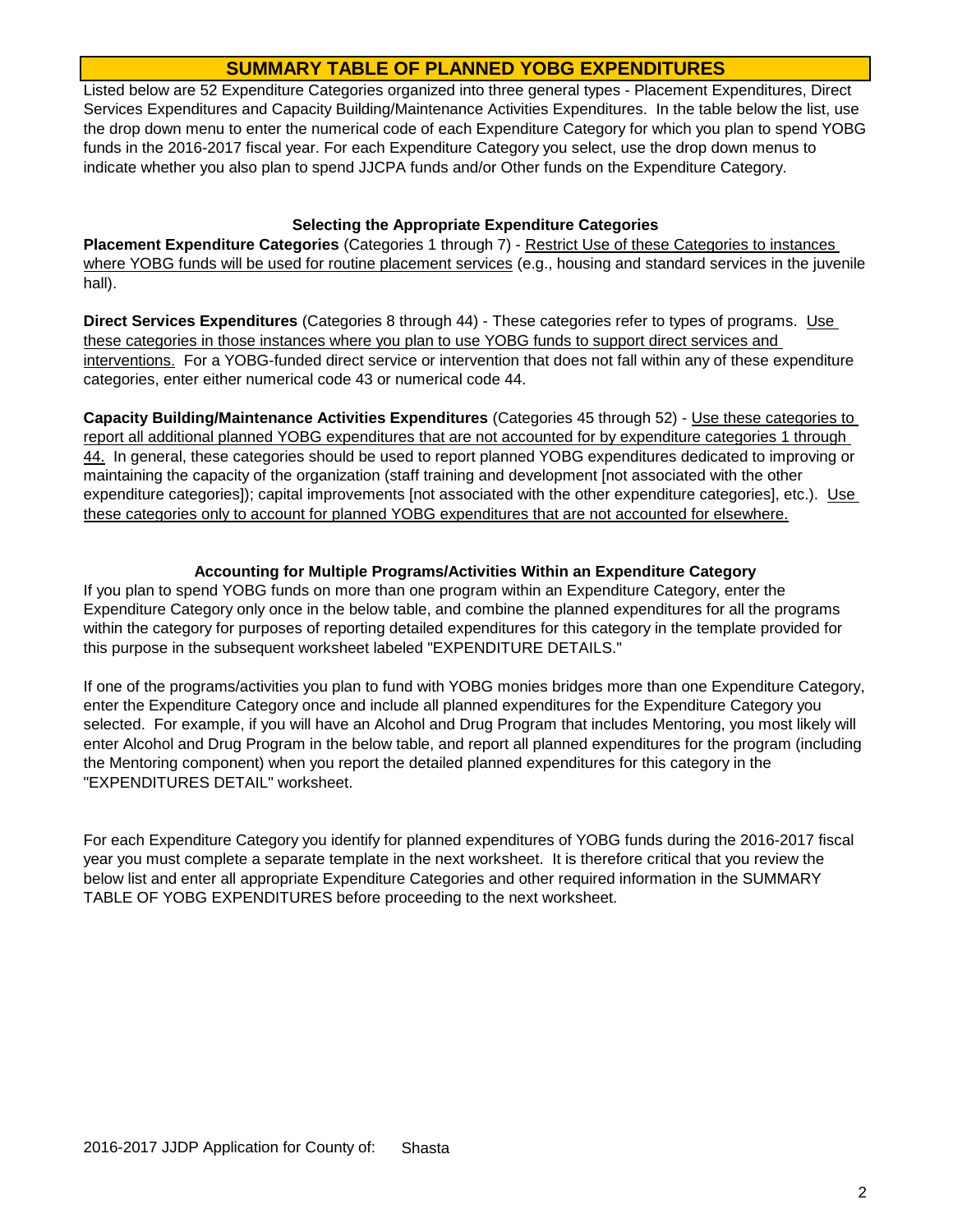|                    |      | <b>SUMMARY TABLE OF PLANNED YOBG EXPENDITURES (continued)</b> |      |                                               |
|--------------------|------|---------------------------------------------------------------|------|-----------------------------------------------|
|                    |      | List of Expenditure Categories and Associated Numerical Codes |      |                                               |
|                    | Code | <b>Expenditure Category</b>                                   | Code | <b>Expenditure Category</b>                   |
| <b>Placements</b>  | 1    | Juvenile Hall                                                 | 5    | <b>Private Residential Care</b>               |
|                    | 2    | Ranch                                                         | 6    | Home on Probation                             |
|                    | 3    | Camp                                                          | 7    | <b>Other Placement</b>                        |
|                    | 4    | Other Secure/Semi-Secure Rehab Facility                       |      |                                               |
|                    | Code | <b>Expenditure Category</b>                                   | Code | <b>Expenditure Category</b>                   |
| <b>Direct</b>      | 8    | Alcohol and Drug Treatment                                    | 27   | Individual Mental Health Counseling           |
| <b>Services</b>    | 9    | <b>After School Services</b>                                  | 28   | Mental Health Screening                       |
|                    | 10   | <b>Aggression Replacement Therapy</b>                         | 29   | Mentoring                                     |
|                    | 11   | Anger Management Counseling/Treatment                         | 30   | Monetary Incentives                           |
|                    | 12   | Development of Case Plan                                      | 31   | <b>Parenting Education</b>                    |
|                    | 13   | <b>Community Service</b>                                      | 32   | Pro-Social Skills Training                    |
|                    | 14   | Day or Evening Treatment Program                              | 33   | <b>Recreational Activities</b>                |
|                    | 15   | Detention Assessment(s)                                       | 34   | <b>Re-Entry or Aftercare Services</b>         |
|                    | 16   | <b>Electronic Monitoring</b>                                  | 35   | Restitution                                   |
|                    | 17   | <b>Family Counseling</b>                                      | 36   | Restorative Justice                           |
|                    | 18   | <b>Functional Family Therapy</b>                              | 37   | Risk and/or Needs Assessment                  |
|                    | 19   | Gang Intervention                                             | 38   | <b>Special Education Services</b>             |
|                    | 20   | Gender Specific Programming for Girls                         | 39   | Substance Abuse Screening                     |
|                    | 21   | Gender Specific Programming for Boys                          | 40   | <b>Transitional Living Services/Placement</b> |
|                    | 22   | <b>Group Counseling</b>                                       | 41   | Tutoring                                      |
|                    | 23   | Intensive Probation Supervision                               | 42   | <b>Vocational Training</b>                    |
|                    | 24   | Job Placement                                                 | 43   | <b>Other Direct Service</b>                   |
|                    | 25   | <b>Job Readiness Training</b>                                 | 44   | <b>Other Direct Service</b>                   |
|                    | 26   | Life/Independent Living Skills Training/Education             |      |                                               |
|                    | Code | <b>Expenditure Category</b>                                   | Code | <b>Expenditure Category</b>                   |
| Capacity           | 45   | Staff Training/Professional Development                       | 49   | <b>Contract Services</b>                      |
| Building/          | 46   | <b>Staff Salaries/Benefits</b>                                | 50   | <b>Other Procurements</b>                     |
| <b>Maintenance</b> | 47   | Capital Improvements                                          | 51   | Other                                         |
| <b>Activities</b>  | 48   | Equipment                                                     | 52   | Other                                         |

In the below Summary Table, indicate the Expenditure Categories for which you plan to use YOBG funds in the 2016-2017 fiscal year. To do so, select the appropriate Expenditure Category from the drop down list that will appear when you click on the box provided for this purpose. Do not select any Expenditure Category more than once. For each Expenditure Category you select, enter "Yes" or "No" to the right to indicate whether you also plan to use JJCPA funds or other funds.

### **SUMMARY TABLE OF PLANNED YOBG EXPENDITURES**

| <b>YOBG-Funded</b>            |                    | <b>Associated Expenditures</b> |  |  |  |  |  |
|-------------------------------|--------------------|--------------------------------|--|--|--|--|--|
| <b>Expenditure Categories</b> | <b>JJCPA FUNDS</b> | <b>OTHER FUNDS</b>             |  |  |  |  |  |
| (Select from Drop Down List)  | (Select Yes or No) | (Select Yes or No)             |  |  |  |  |  |
| <b>Juvenile Hall</b>          | No.                | Yes                            |  |  |  |  |  |
|                               |                    |                                |  |  |  |  |  |
|                               |                    |                                |  |  |  |  |  |
|                               |                    |                                |  |  |  |  |  |
|                               |                    |                                |  |  |  |  |  |
|                               |                    |                                |  |  |  |  |  |
|                               |                    |                                |  |  |  |  |  |
|                               |                    |                                |  |  |  |  |  |
|                               |                    |                                |  |  |  |  |  |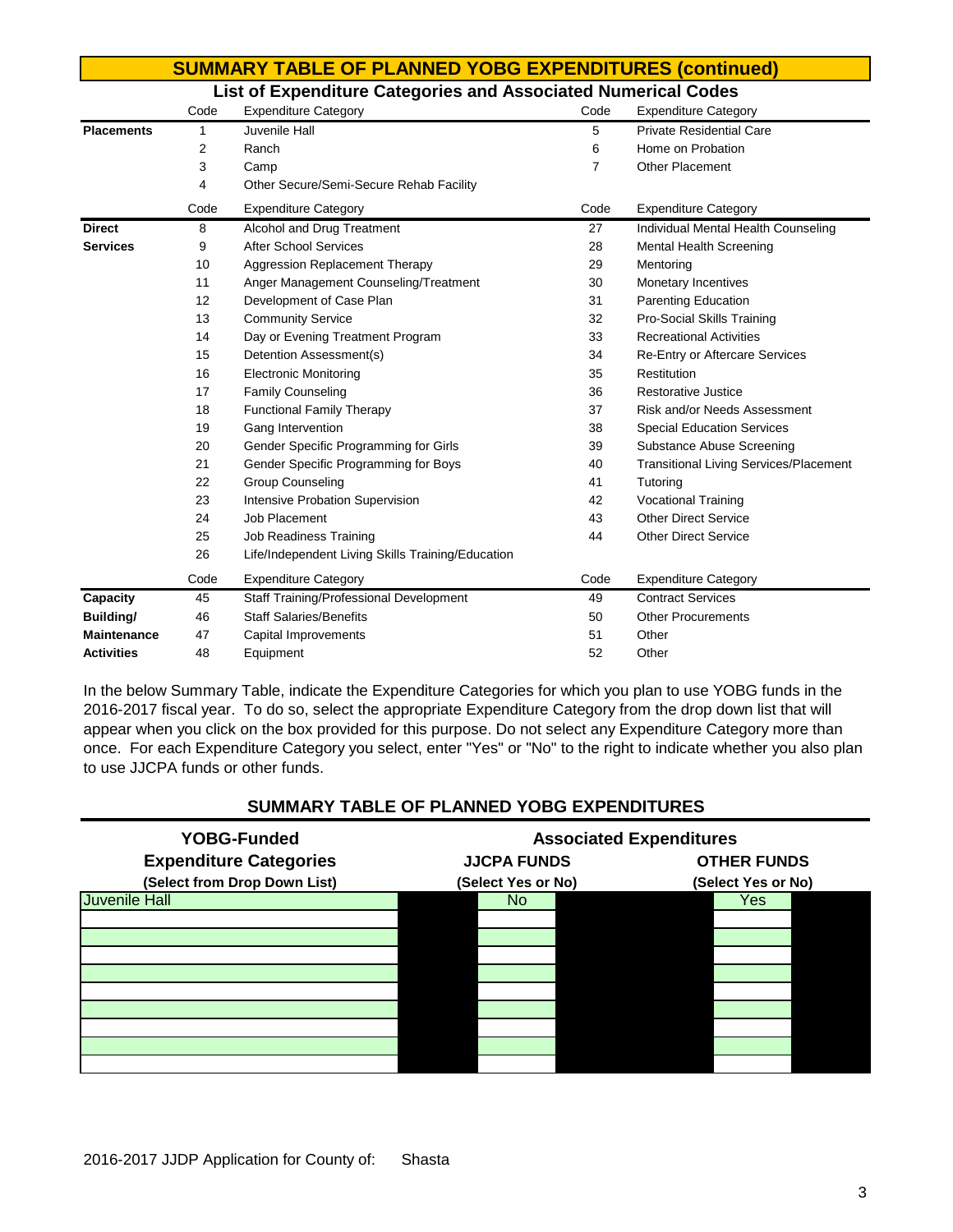# **DETAILS OF PLANNED EXPENDITURES**

Use the templates which follow to report the details of planned expenditures for each Expenditure Category you recorded in the preceding SUMMARY TABLE. Use a separate template for each Expenditure Category. Note that the name of each Expenditure Category you reported in the Summary Table is pre-populated in one of the templates.

In Part A (Budget Detail) of each template with a pre-populated Expenditure Category name (taken from your entries in the preceding Summary Table), record for each budget line item planned 2016-2017 fiscal year expenditures from each of three funding sources - YOBG funds, JJCPA funds, and any other funding sources (local, federal, other state, private, etc.) Be sure to report all planned YOBG expenditures for the 2016-2017 fiscal year irrespective of the fiscal year of the allocation. (YOBG funds may be spent in other than the fiscal year in which the funds were allocated, and counties are not obligated to spend YOBG funds in any given fiscal year that equal the total amount of their YOBG allocation for that fiscal year. If YOBG expenditures for a given fiscal year will be made from YOBG allocations from more than one fiscal year, it is also possible that total YOBG expenditures for a given fiscal year will exceed the YOBG allocation for that fiscal year.) Definitions of the budget line items are provided below:

**Salaries and Benefits** includes all expenditures related to paying the salaries and benefits of county probation (or other county department) employees who were directly involved in grant-related activities.

**Services and Supplies** includes expenditures for services and supplies necessary for the operation of the project (e.g., lease payments for vehicles and/or office space, office supplies) and/or services provided to participants and/or family members as part of the project's design (e.g., basic necessities such as food, clothing, transportation, and shelter/housing; and related costs).

**Community-Based Organizations** includes all expenditures for services received from CBOs. If you use YOBG funds to contract with a CBO, report that expenditure on this line item rather than on the Professional Services line item. **Professional Services** includes all services provided by individuals and agencies with whom the County contracts. The county is responsible for reimbursing every contracted individual/agency.

**Fixed Assets/Equipment** includes items such as vehicles and equipment needed to implement and/or operate the program, service, activity, etc. (e.g., computer and other office equipment, including furniture).

**Administrative Overhead** includes all costs associated with administration of the program, placement, service, strategy, activity and/or operation being supported by YOBG funds.

Below the budget detail, record the total number of youth you anticipate will receive direct YOBG-funded services in this Expenditure Category during the 2016-2017 fiscal year. Enter "0" if none. Upon entering this number the projected per capita costs for YOBG expenditures and total expenditures will be automatically calculated.

down menu can be reviewed by clicking on the box to the right. Next, use the drop down list provided to indicate up to six categories of youth who will be the primary beneficiaries of the services, etc., funded within the Expenditure Category. The categories listed in the drop down menu can

In **Part B** of each template **(Narrative Description)** provide the narrative descriptive information requested for the placement, direct program(s)/service(s), or other activity(ies) that will occur within the Expenditure Category. To do so, double click on the response boxes provided for this purpose. Provide as much detail as possible within the allocated spaces. **All narrative must fit within the spaces provided. Do not attempt to enlarge the size of any response box.** Note also that all information provided in the **Narrative Descriptions** will be posted on the BSCC website (you are encouraged to use spell check). Thus, provide as much information as possible that will provide the reader with a clear understanding of how the funds are proposed to be spent and for what purpose.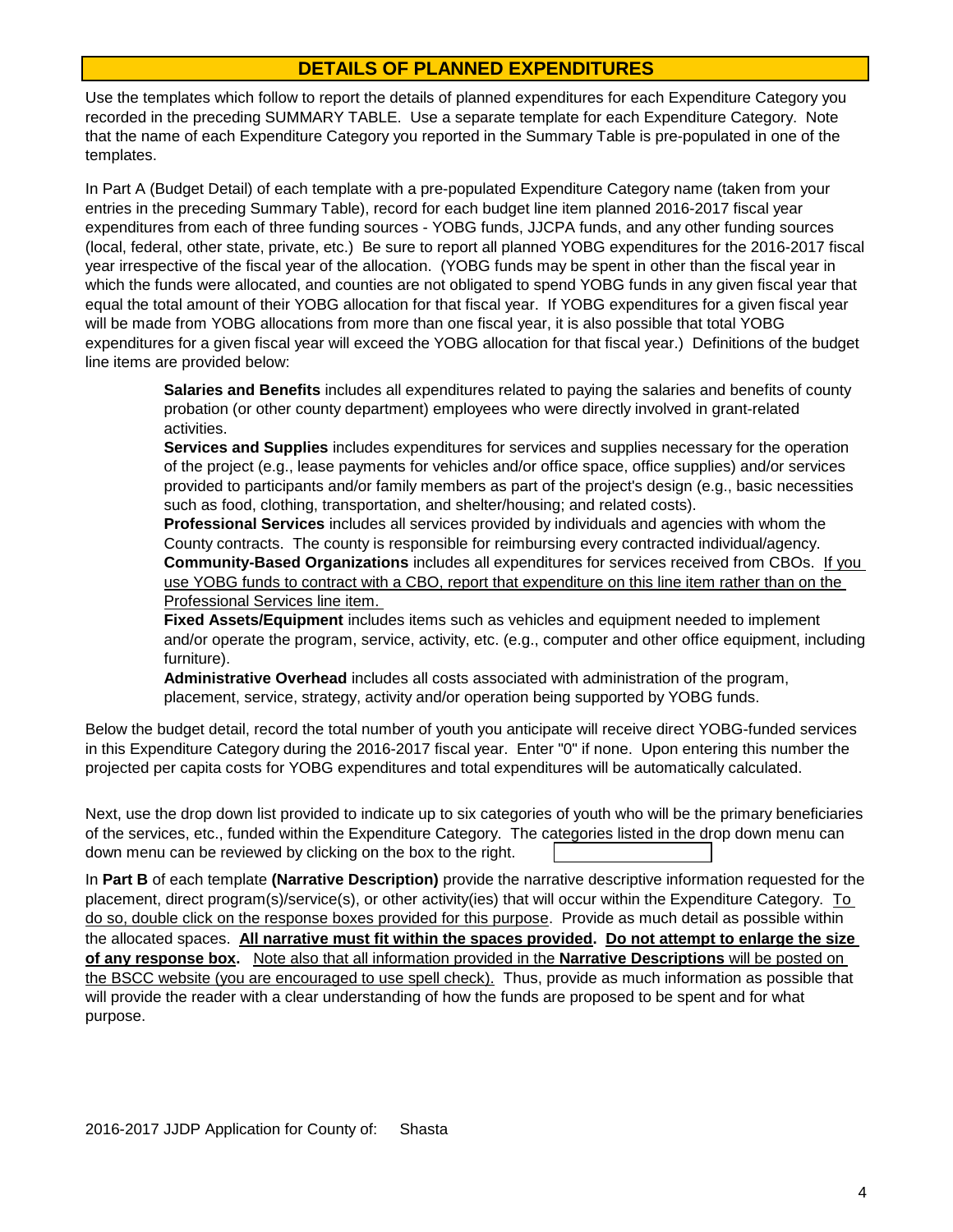| <b>DETAILS OF PLANNED EXPENDITURES (continued)</b>                                                                   |                                                                                                              |                   |                 |                    |                         |                 |
|----------------------------------------------------------------------------------------------------------------------|--------------------------------------------------------------------------------------------------------------|-------------------|-----------------|--------------------|-------------------------|-----------------|
| <b>PART A: BUDGET DETAIL</b>                                                                                         |                                                                                                              |                   |                 |                    |                         |                 |
| Expenditure Category (from Summary Table):                                                                           |                                                                                                              | Juvenile Hall     |                 |                    |                         |                 |
| If "Other Direct Service" or "Other,"                                                                                |                                                                                                              |                   |                 |                    |                         |                 |
| Provide Name in Space to Right                                                                                       |                                                                                                              |                   |                 |                    |                         |                 |
|                                                                                                                      |                                                                                                              | <b>YOBG Funds</b> |                 | <b>JJCPA Funds</b> |                         | All Other Funds |
| Salaries & Benefits:                                                                                                 | \$                                                                                                           | 578,069           |                 |                    | $\overline{\mathbf{e}}$ | 3,033,410       |
| Services & Supplies:                                                                                                 | \$                                                                                                           | 1,217             |                 |                    | \$                      | 471,984         |
| <b>Professional Services:</b>                                                                                        |                                                                                                              |                   |                 |                    | \$                      | 284,900         |
| <b>Community Based Organizations:</b>                                                                                |                                                                                                              |                   |                 |                    |                         |                 |
| <b>Fixed Assets/Equipment:</b>                                                                                       |                                                                                                              |                   |                 |                    |                         |                 |
| <b>Administrative Overhead:</b>                                                                                      |                                                                                                              |                   |                 |                    | \$                      | 698,650         |
| Other Expenditures (List Below):                                                                                     |                                                                                                              |                   |                 |                    |                         |                 |
|                                                                                                                      |                                                                                                              |                   | \$              |                    |                         |                 |
|                                                                                                                      |                                                                                                              |                   | \$              |                    |                         |                 |
|                                                                                                                      |                                                                                                              |                   | $\overline{\$}$ |                    |                         |                 |
| <b>TOTAL:</b>                                                                                                        | $\sqrt[6]{3}$                                                                                                | 579,286           | \$              |                    | \$                      | 4,488,944       |
| Number of Youth Who Will Receive Services (Est.):                                                                    |                                                                                                              |                   | 162             |                    |                         |                 |
| Projected Per Capita YOBG Expenditures: \$                                                                           |                                                                                                              |                   | 3,575.84        |                    |                         |                 |
| Projected Per Capita Total Expenditures: \$                                                                          |                                                                                                              |                   | 31,285.37       |                    |                         |                 |
|                                                                                                                      |                                                                                                              |                   |                 |                    |                         |                 |
| Youth Targeted to Receive Services: In Custody Offenders                                                             |                                                                                                              |                   |                 |                    |                         |                 |
| (Select up to Six Categories)                                                                                        |                                                                                                              |                   |                 |                    |                         |                 |
|                                                                                                                      |                                                                                                              |                   |                 |                    |                         |                 |
| <b>PART B: NARRATIVE DESCRIPTION</b>                                                                                 |                                                                                                              |                   |                 |                    |                         |                 |
| Provide a brief description of the youth to be served (where applicable) and the program, placement, service, or     |                                                                                                              |                   |                 |                    |                         |                 |
| other activity that will be provided. Be sure to describe any prevention services.                                   |                                                                                                              |                   |                 |                    |                         |                 |
| YOBG funds will be used for housing and treatment of youth offenders in the Juvenile Rehabilitation Facility         |                                                                                                              |                   |                 |                    |                         |                 |
| (JRF). Staffing includes one Division Director, one Legal Process Clerk, two Supervising Probation Officers, four    |                                                                                                              |                   |                 |                    |                         |                 |
| Supervising Juvenile Detention Officers, two cooks, 26 full time Juvenile Detention Officers, and up to 15 part-     |                                                                                                              |                   |                 |                    |                         |                 |
| time Juvenile Detention Officers. The capacity of the JRF is 90, but due to budget constraints, we have a cap of     |                                                                                                              |                   |                 |                    |                         |                 |
| 40. Staff are core trained and provide educational, recreational, assessment, counseling, and other intervention     |                                                                                                              |                   |                 |                    |                         |                 |
| services to maintain a youth's well-being during his or her stay in custody. The Facility's programming provides     |                                                                                                              |                   |                 |                    |                         |                 |
| highly structured and supervised group activities. Programs include recreational therapy, specialized socialization, |                                                                                                              |                   |                 |                    |                         |                 |
| life skills, and cognitive behavioral intervention. Other funds will be used to contract with other agencies to      |                                                                                                              |                   |                 |                    |                         |                 |
| provide medical, counseling, and dietician services.                                                                 |                                                                                                              |                   |                 |                    |                         |                 |
| What specifically will YOBG funds pay for?                                                                           |                                                                                                              |                   |                 |                    |                         |                 |
| Partial funding of salaries and benefits for Facility staff: Director (1); Legal Process Clerk (1); Supervising      |                                                                                                              |                   |                 |                    |                         |                 |
| Probation Officers (2); Supervising Juvenile Detention Officers (4); Juvenile Detention Officers (JDO) (26); Extra   |                                                                                                              |                   |                 |                    |                         |                 |
| Help Juvenile Detention Officer (10-15); Cooks (2)                                                                   |                                                                                                              |                   |                 |                    |                         |                 |
|                                                                                                                      |                                                                                                              |                   |                 |                    |                         |                 |
|                                                                                                                      |                                                                                                              |                   |                 |                    |                         |                 |
| How will County capacity to deliver services be enhanced?                                                            |                                                                                                              |                   |                 |                    |                         |                 |
| Staff use the Positive Achievement Change Tool to assess risk and needs of the referred youth. The staff are         |                                                                                                              |                   |                 |                    |                         |                 |
| continually trained in Motivational Interviewing (MI) techniques and use MI to enhance the ability to work with the  |                                                                                                              |                   |                 |                    |                         |                 |
| youth who are referred.                                                                                              |                                                                                                              |                   |                 |                    |                         |                 |
|                                                                                                                      |                                                                                                              |                   |                 |                    |                         |                 |
|                                                                                                                      |                                                                                                              |                   |                 |                    |                         |                 |
| Briefly describe any Evidence Based Practices that will be used. Be as specific as you can with regard to the        |                                                                                                              |                   |                 |                    |                         |                 |
| particular practices that you consider to be evidence based.                                                         |                                                                                                              |                   |                 |                    |                         |                 |
| Staff use the Detention Risk Assessment Instrument (DRAI), which guides detention intake personnel making the        |                                                                                                              |                   |                 |                    |                         |                 |
|                                                                                                                      | critical descision of whether to detain or release a referred youth. Detaining the appropriate youth through |                   |                 |                    |                         |                 |
| objective decision-making is the goal.                                                                               |                                                                                                              |                   |                 |                    |                         |                 |
|                                                                                                                      |                                                                                                              |                   |                 |                    |                         |                 |
|                                                                                                                      |                                                                                                              |                   |                 |                    |                         |                 |
| 2016-2017 JJDP Application for County of: Shasta                                                                     |                                                                                                              |                   |                 |                    |                         |                 |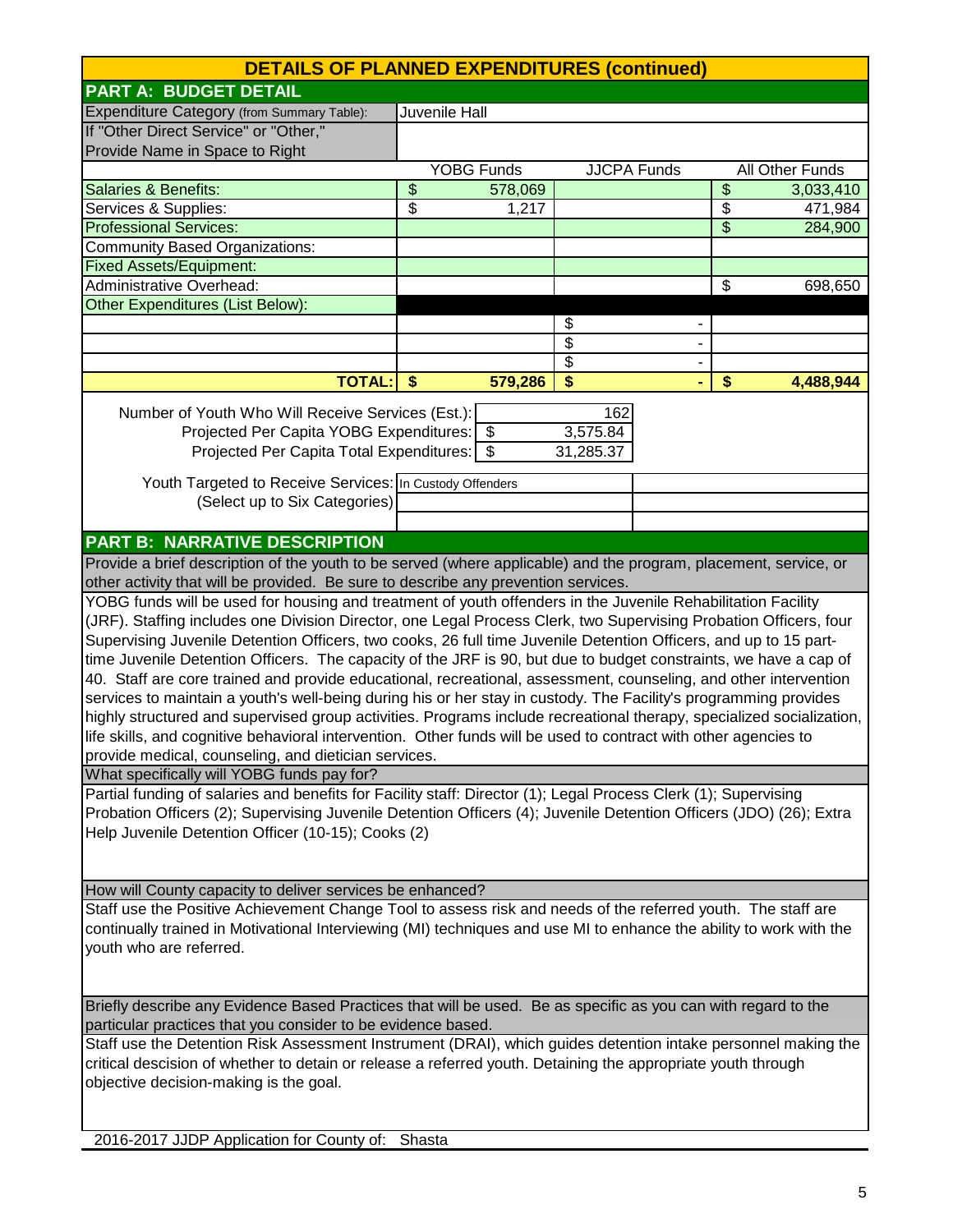# **STRATEGY FOR REALIGNED YOUTH**

Welfare & Institutions Code Section 1961(a)(3) requires each county to provide a description of how its Juvenile Justice Development Plan relates to or supports its overall strategy for dealing with youthful offenders who have not committed an offense described in WIC 707(b) or PC 290.008 and are no longer eligible for commitment to the Division of Juvenile Justice facilities. In the spaces below provide the requested information concerning your strategy for dealing with non-707(b) offenders.

1. Does your county have a strategy for dealing with non-707(b) offenders?

 based practices that are incorporated into your strategy. (Limit response to space provided.) 2. If yes, briefly describe your strategy for dealing with non-707(b) offenders and note any differences in how you provide for these offenders versus other offenders. Please include a description of any evidence

Shasta County Juvenile Probation uses the Positive Achievement Change Tool (PACT) to assess the risk/needs of each youth. Evidence based programming (EBP) takes the outcomes of the assessment and addresses the identified issues that are directly related to reducing recidivism and delinquency. Youth under supervision of the Juvenile Probation Division who have absenteeism, school suspensions, behavioral issues, family problems, and limited pro-social activities in their lives will be the focus. They will be held accountable for the school behavior by being identified and quickly brought to the Probation Department and assigned to programs rather than being left at home or in the community unsupervised. Through group counseling and mentoring, the probation officer will build rapport, and provide positive and focused interaction. Parents/guardians of these minors will be offered an EBP program called Parent Project that teaches identification, prevention, and intervention strategies.

The needs of minors with poor school behavior, lack of positive role models, little or no involvement in pro-social activities, and limited parenting skills or support are being addressed.

 (Limit your response to the space provided.) 3. If you answered "no" to #1, describe your plans to develop a strategy for dealing with non-707(b) offenders.